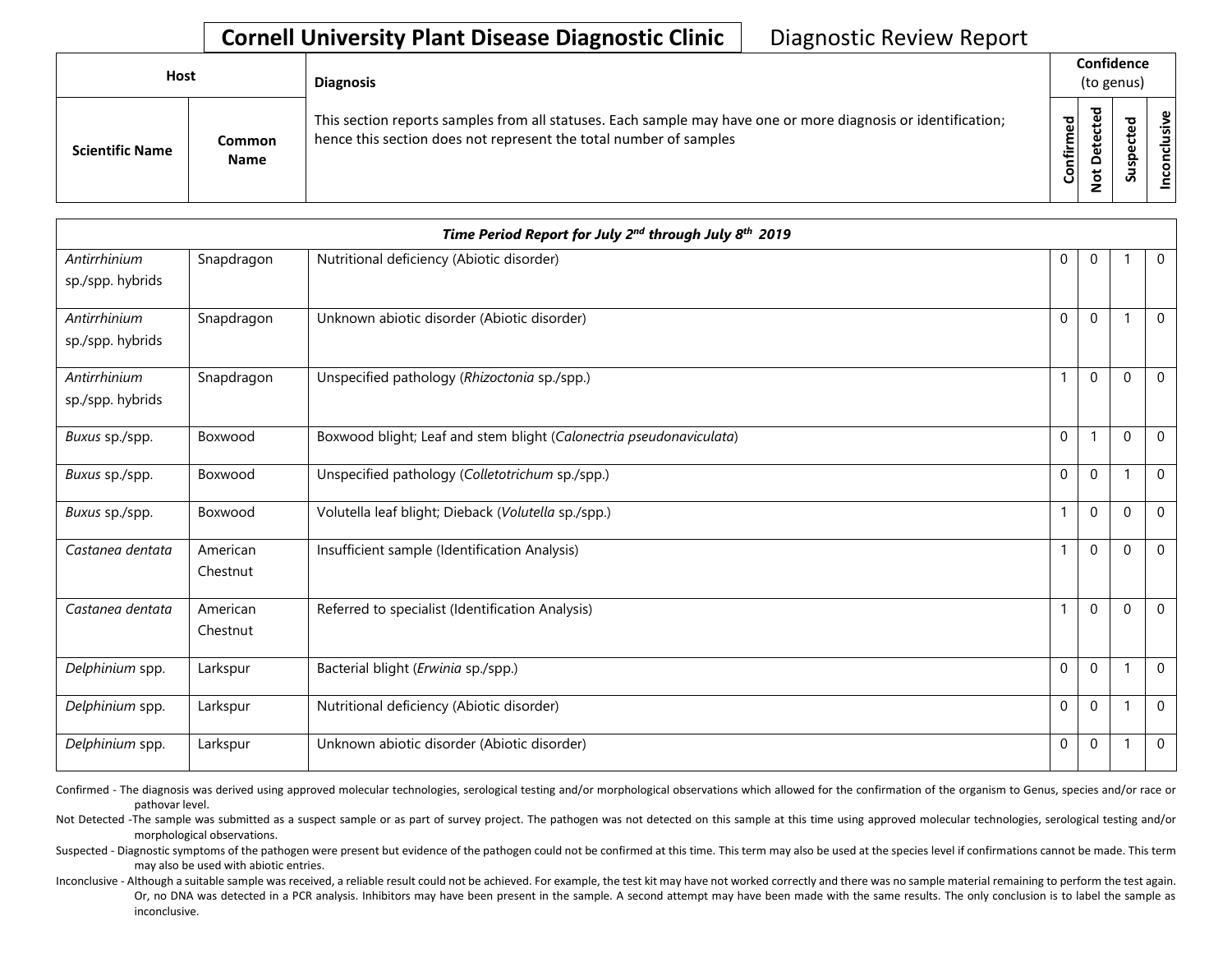## **Cornell University Plant Disease Diagnostic Clinic | Diagnostic Review Report**

| Host                   |                              | <b>Diagnosis</b>                                                                                                                                                                   | Confidence<br>(to genus) |                              |   |                  |  |
|------------------------|------------------------------|------------------------------------------------------------------------------------------------------------------------------------------------------------------------------------|--------------------------|------------------------------|---|------------------|--|
| <b>Scientific Name</b> | <b>Common</b><br><b>Name</b> | This section reports samples from all statuses. Each sample may have one or more diagnosis or identification;<br>hence this section does not represent the total number of samples | Confirmed                | ᇃ<br>ω<br>e<br>$\Omega$<br>پ | n | ρ<br>÷<br>킁<br>ō |  |

| Juniperus sp.      | Juniper                  | Kabatina tip blight; Needle blight (Kabatina juniperi) | $\mathbf{1}$   | 0            | $\Omega$       | $\Omega$       |
|--------------------|--------------------------|--------------------------------------------------------|----------------|--------------|----------------|----------------|
| Juniperus sp.      | Juniper                  | Wound canker (Abiotic disorder)                        |                | $\Omega$     | $\mathbf{0}$   | $\Omega$       |
| Kerria japonica    | Japanese Kerria          | Leaf and twig blight (Blumeriella kerriae)             | $\mathbf{1}$   | $\mathbf 0$  | $\Omega$       | $\Omega$       |
| Malus domestica    | Domestic Apple           | Fire blight (Erwinia amylovora)                        | 1              | $\mathbf{0}$ | $\Omega$       | $\mathbf 0$    |
| Papaver sp./spp.   | Poppy                    | Nutritional deficiency (Abiotic disorder)              | $\Omega$       | $\mathbf 0$  |                | $\Omega$       |
| Papaver sp./spp.   | Poppy                    | Unknown abiotic disorder (Abiotic disorder)            | $\Omega$       | $\mathbf 0$  |                | $\Omega$       |
| Papaver sp./spp.   | Poppy                    | Unspecified pathology (Rhizoctonia sp./spp.)           | $\mathbf{1}$   | $\mathbf 0$  | $\Omega$       | $\overline{0}$ |
| Phaseolus vulgaris | Snap Bean;<br>green bean | Fusarium root; Crown rot (Fusarium sp./spp.)           | 1              | $\Omega$     | $\Omega$       | $\Omega$       |
| Phaseolus vulgaris | Snap Bean;<br>green bean | Pythium root dysfunction (Pythium sp./spp.)            |                | $\mathbf 0$  | $\Omega$       | $\mathbf 0$    |
| Plant Id request   | Plant Id request         | Fescue (Festuca sp./spp.)                              | $\overline{c}$ | $\Omega$     | $\Omega$       | $\mathbf 0$    |
| Plant Id request   | Plant Id request         | Fineleaf sheep fescue (Festuca filiformis)             | $\Omega$       | $\mathbf{0}$ | $\overline{c}$ | $\Omega$       |
| Pyrus communis     | Pear                     | Fire blight (Erwinia amylovora)                        | $\mathbf{1}$   | $\Omega$     | $\Omega$       | $\Omega$       |
| Salix sp./spp.     | Willow                   | Anthracnose (Marssonina salicicola)                    | 1              | $\mathbf 0$  | 0              | $\mathbf 0$    |

Confirmed - The diagnosis was derived using approved molecular technologies, serological testing and/or morphological observations which allowed for the confirmation of the organism to Genus, species and/or race or pathovar level.

Not Detected -The sample was submitted as a suspect sample or as part of survey project. The pathogen was not detected on this sample at this time using approved molecular technologies, serological testing and/or morphological observations.

Suspected - Diagnostic symptoms of the pathogen were present but evidence of the pathogen could not be confirmed at this time. This term may also be used at the species level if confirmations cannot be made. This term may also be used with abiotic entries.

Or, no DNA was detected in a PCR analysis. Inhibitors may have been present in the sample. A second attempt may have been made with the same results. The only conclusion is to label the sample as Inconclusive - Although a suitable sample was received, a reliable result could not be achieved. For example, the test kit may have not worked correctly and there was no sample material remaining to perform the test again. inconclusive.